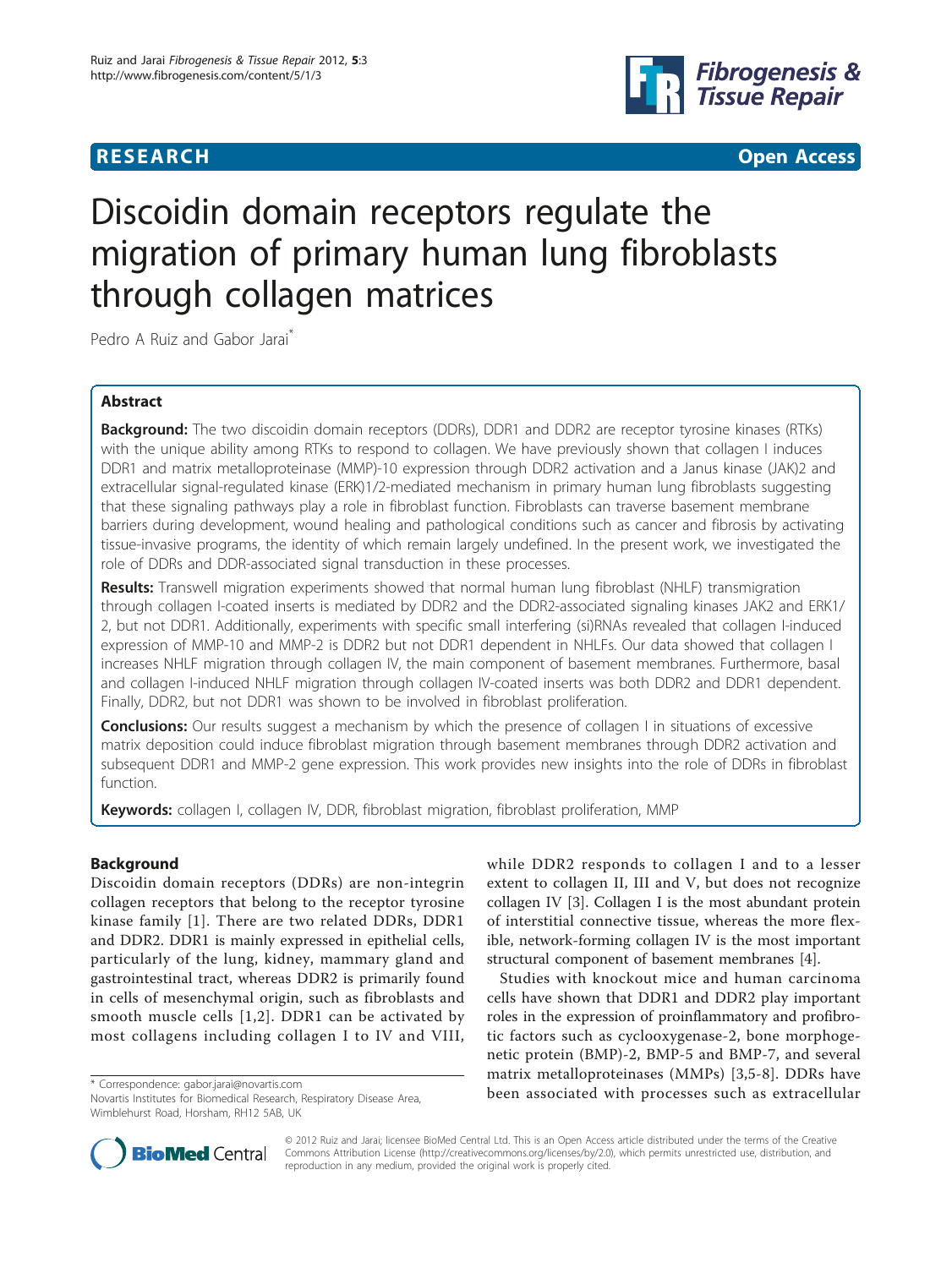matrix (ECM) remodeling, wound repair, migration, and proliferation [[2](#page-7-0),[5,1](#page-7-0),[9\]](#page-7-0) and studies in vivo and in vitro have implicated DDRs in various fibrotic and fibroproliferative conditions such as cancer, atherosclerosis, inflammation, arthritis, and fibrosis of the kidney, liver, skin and lung [\[1,2,10-16](#page-7-0)].

Fibroblast migration and proliferation with deposition of ECM proteins are main hallmarks of fibrotic and wound healing processes [[17\]](#page-7-0). In order to migrate through connective tissue, fibroblasts must degrade the surrounding basement membrane and accumulating evidence suggest that fibroblast migration relies on the activity of MMPs, which remodel basement membranes by selectively degrading different components of the ECM [\[18\]](#page-7-0).

We have previously shown that collagen I can selectively induce DDR1 expression through a DDR2-Janus kinase (JAK)2-extracellular signal-regulated kinase (ERK)  $1/2$ -mediated mechanism and independently of  $\beta$ 1 integrins in primary normal human lung fibroblasts (NHLFs). Furthermore, our data showed that collagen I induced the expression of several profibrotic factors and matrixdegrading enzymes such as monocyte chemoattractant protein-1 (MCP-1), BMP-2, MMP-2, and MMP-10 in NHLFs and that silencing of DDR2, but not DDR1 with specific small interfering (si)RNAs inhibited collagen Iinduced MMP-10 expression in these cells [[19\]](#page-7-0). MMP-10 is a broad-spectrum matrix metalloproteinase that is able to degrade a wide range of components of the ECM and basement membranes including collagens III and IV, laminin, and elastin [[20](#page-7-0)-[22](#page-7-0)]. Similarly, MMP-2 can contribute to the breakdown of a range of ECM proteins such as fibronectin and collagens including collagen I, IV, V and  $\times$  and is also responsible for the activation of other MMPs such as MMP-9, and MMP-13, playing an important role in cell migration and tissue remodeling [[23\]](#page-7-0). Importantly, the involvement of DDR2 in both the expression of several MMPs and in the regulation of DDR1 expression, the only DDR isoform with the ability to recognize network-forming collagen IV, suggests an important role for DDR1 and DDR2 in tissue remodeling and disease. Based on our previous findings we hypothesized that DDR1 and DDR2 may play a role in inducing an invasive fibroblast phenotype via collagen driven mechanisms.

#### Results

### Collagen I induces migration of primary human lung fibroblasts through collagen IV

There is a large body of evidence highlighting the impact of various ECM proteins on cellular function including cell differentiation, attachment, and migration. To address the question whether collagen I is able to induce NHLF migration we performed transwell migration assays using inserts coated with different ECM proteins including network-forming collagen IV and fibronectin, as well as non-coated inserts. Our results show that the level of constitutive NHLF migration was higher through inserts coated with fibronectin compared to non-coated, and collagen IV-coated inserts, and was not further enhanced upon collagen I stimulation. In contrast, collagen I significantly enhanced constitutive NHLF transmigration through both non-coated and collagen IV-coated inserts (Figure 1). These results indicate that different ECM components have different effects on fibroblast migration and suggest a possible link between collagen I-induced gene expression and fibroblast migration through basement membranes.

#### Collagen I-induced MMP-2 expression is DDR2 but not DDR1 dependent in NHLFs

DDRs have been implicated in the expression of several factors involved in cell migration and wound healing such as MMPs [[24\]](#page-7-0). We have previously shown that collagen I induces MMP-10, and MMP-2, but not MMP-9 mRNA expression in NHLFs. Furthermore, collagen Iinduced MMP-10 expression was shown to be DDR2 but not DDR1 dependent in these cells [[20](#page-7-0)]. In the present study, collagen I-induced MMP-2 mRNA (Figure



(NHLF) migration through collagen IV. NHLFs were grown on non-coated 8.0 μm polycarbonate inserts, or inserts coated with collagen IV (10 μg/cm<sup>2</sup>) or fibronectin (5 μg/cm<sup>2</sup>). Cells were serumstarved for 24 h and incubated with collagen I (25 μg/mL) or vehicle (acetic acid, 0.1 M) for 24 h. The bottom chamber was treated with cell dissociation buffer and acetomethoxycalcein (calcein AM) for 1 h at 37°C. Fluorescence of solution with detached cells was measured at 485 nm excitation and 520 nm emission. Results are representative of mean fold increase  $\pm$  SD of two independent experiments performed in triplicate ( $n = 6$ , \*\* $P < 0.01$ ).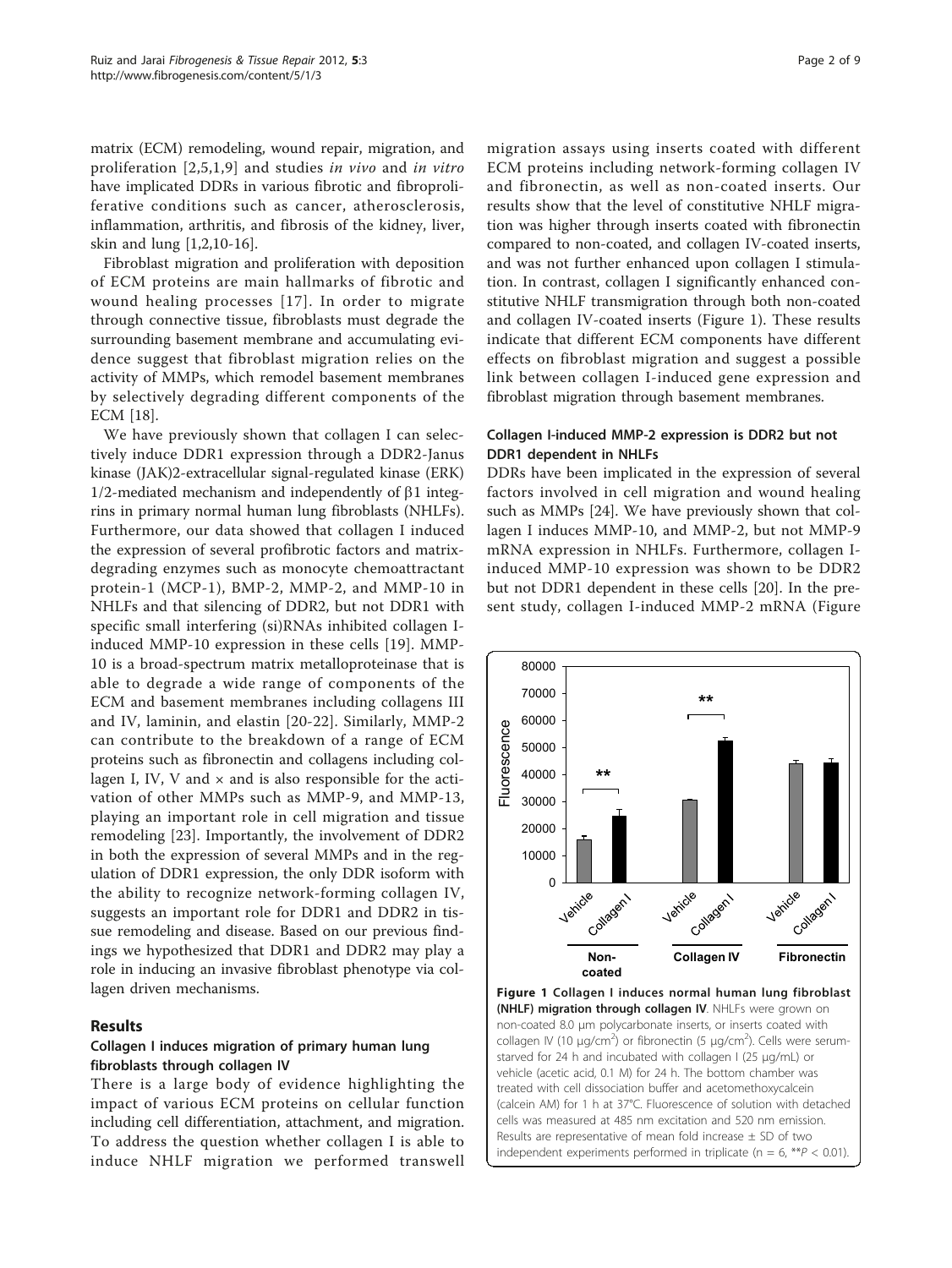2A) and protein expression (Figure 2B) in NHLFs was significantly inhibited by DDR2-specific, but not DDR1 specific, siRNAs. Taken together, these results suggest an important role of DDR2 in collagen I-induced expression of both MMP-10 and MMP-2.

# Constitutive and collagen I-induced NHLF migration through collagen IV is DDR2 dependent

Since DDR2-induced DDR1 is involved in collagen IV recognition, and both MMP-10 and MMP-2 are involved in collagen IV degradation, we investigated whether collagen I-induced activation of DDR2 and downstream signaling play a role in fibroblast transmigration through collagen IV. We explored the role of DDR2 and 1, as well as the DDR2-associated kinases JAK2, and ERK1/2 in NHLF migration through collagen I and collagen IV matrices using transwell migration experiments. As shown in Figure [3A,](#page-3-0) NHLF migration through collagen I-coated inserts was significantly inhibited in the presence of DDR2-specific, but not DDR1 specific, siRNA, suggesting a role for DDR2 in the modulation of fibroblast migration though collagen I. While both DDR1 and DDR2 have been shown to recognize collagen I [[1](#page-7-0),[25\]](#page-8-0) our results suggest that only DDR2 is necessary for maximum migration of NHLFs through collagen I matrices. Accordingly, migration through collagen I-coated inserts was also significantly inhibited in NHLFs transfected with JAK2-specific and ERK1/2-specific siRNA (Figure [3B](#page-3-0)) further confirming the role of DDR2 signaling in substrate recognition and subsequent migration of fibroblasts through collagen I-containing matrices. Furthermore, basal as well as collagen I induced migration of NHLFs through collagen IV was significantly inhibited by both DDR2-specific and DDR1-specific siRNAs (Figure [3C](#page-3-0)), reflecting the unique ability of DDR1 to recognize collagen IV. Interestingly, and importantly with regard to the functional role of DDR2 in fibroblast migration, activation of DDR2 and the DDR2-associated kinases JAK2, and ERK1/2 (Figure [3D\)](#page-3-0) appear to be involved in fibroblast migration through collagen IV even though DDR2 is not able to recognize collagen IV.

# MMP-2 is involved in collagen I-induced NHLF migration through collagen IV

Since collagen I-induced expression of both MMP-10 and MMP-2 is DDR2 dependent, and DDR2 appears to be involved in NHLF transmigration through collagen IV, we investigated whether collagen I-induced NHLF migration is also dependent on MMP-10 or MMP-2. As shown in Figure [4,](#page-4-0) NHLF migration was significantly inhibited in the presence of MMP-2-specific, but not



not DDR1 in normal human lung fibroblasts (NHLFs). NHLFs were reverse transfected with negative control small interfering (si)RNA, and DDR2-specific and DDR1-specific siRNA using lipofectamine RNAiMAX. At 48 h after transfection, NHLFs were serum-starved for 24 h and incubated with collagen I (25 μg/mL) or vehicle (acetic acid, 0.1 M) for 16 h. Total RNA was isolated, reverse transcribed and real-time quantitative PCR was performed using the TaqMan system with specific primers and TaqMan probes for human, MMP-2 (A), and glyceraldehyde 3-phosphate dehydrogenase (GAPDH). The expression changes (fold increase) were calculated relative to unstimulated control cells after normalizing with GAPDH. Results are representative of mean fold increase  $\pm$  SD of three independent experiments performed in triplicate (n = 9,  $*P$  < 0.05). NHLFs were transfected with DDR2specific or DDR1-specific siRNAs or negative control siRNA prior to starvation and 16 h of collagen I stimulation. MMP-2 (B) protein was measured in the culture supernatant by ELISA. Results are representative of mean fold increase  $\pm$  SD of three independent experiments performed in triplicate ( $n = 9$ , \* $P <$  $(0.05)$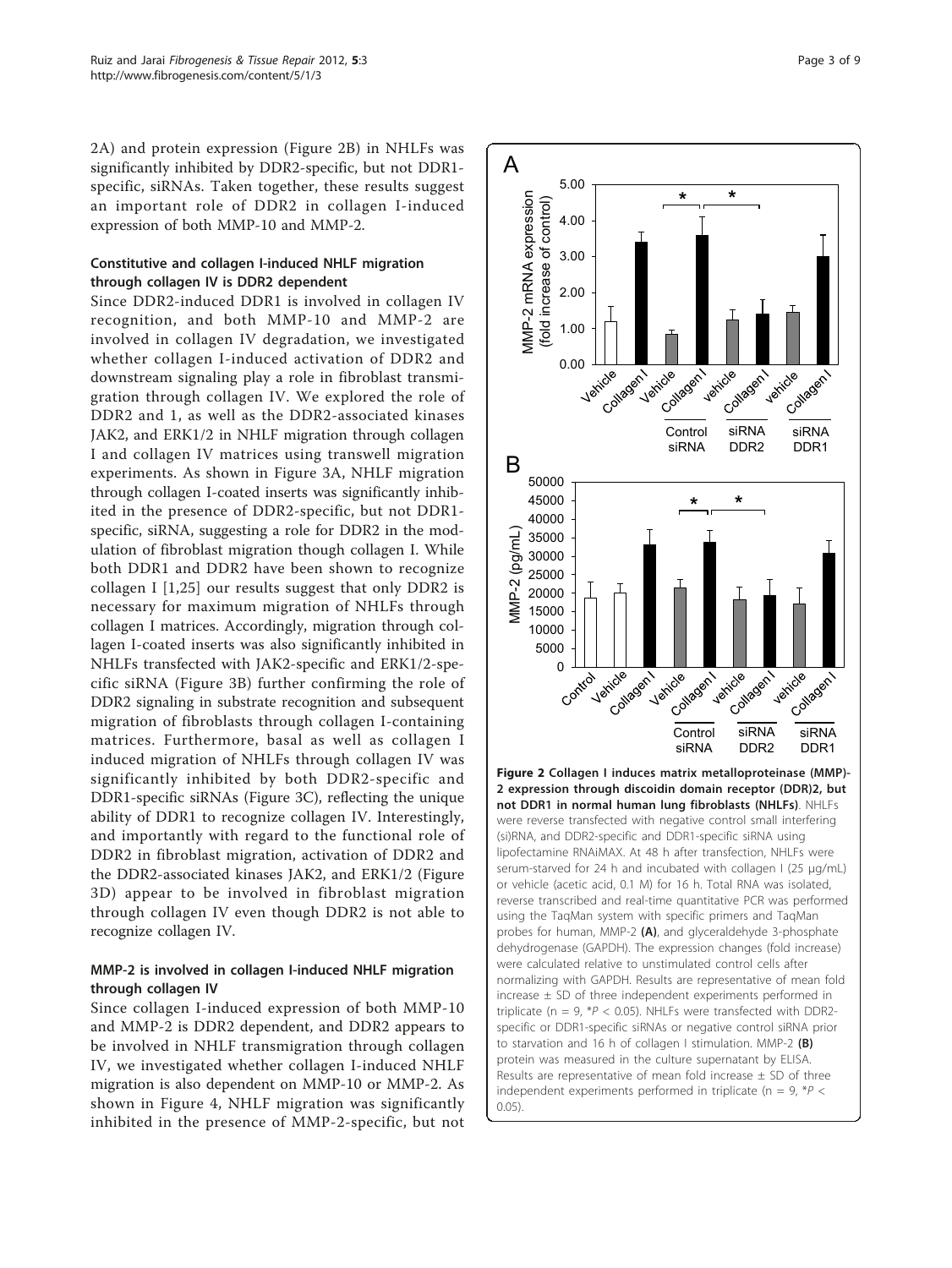<span id="page-3-0"></span>

MMP-10-specific, siRNA, indicating a crucial role of collagen I/DDR2-induced MMP-2 expression in NHLF migration through collagen IV.

# NHLF proliferation is DDR2, but not DDR1 dependent

In addition to enhanced migratory capacity, increased proliferation can also contribute to a more invasive fibroblast phenotype. We next investigated if collagen stimulation increases fibroblast proliferation and the

role of DDR1 and DDR2 in this process. As shown in Figure [5](#page-4-0) collagen I failed to induce NHLF proliferation, suggesting that collagen I-induced transmigration of NHLFs through collagen IV is not due to enhanced cell proliferation but to an increased migratory capacity of these cells. However, DDR2 appears to play a role in collagen-independent fibroblast proliferation as transfection of NHLFs with DDR2-specific, but not DDR1-specific, siRNA significantly inhibited constitutive NHLF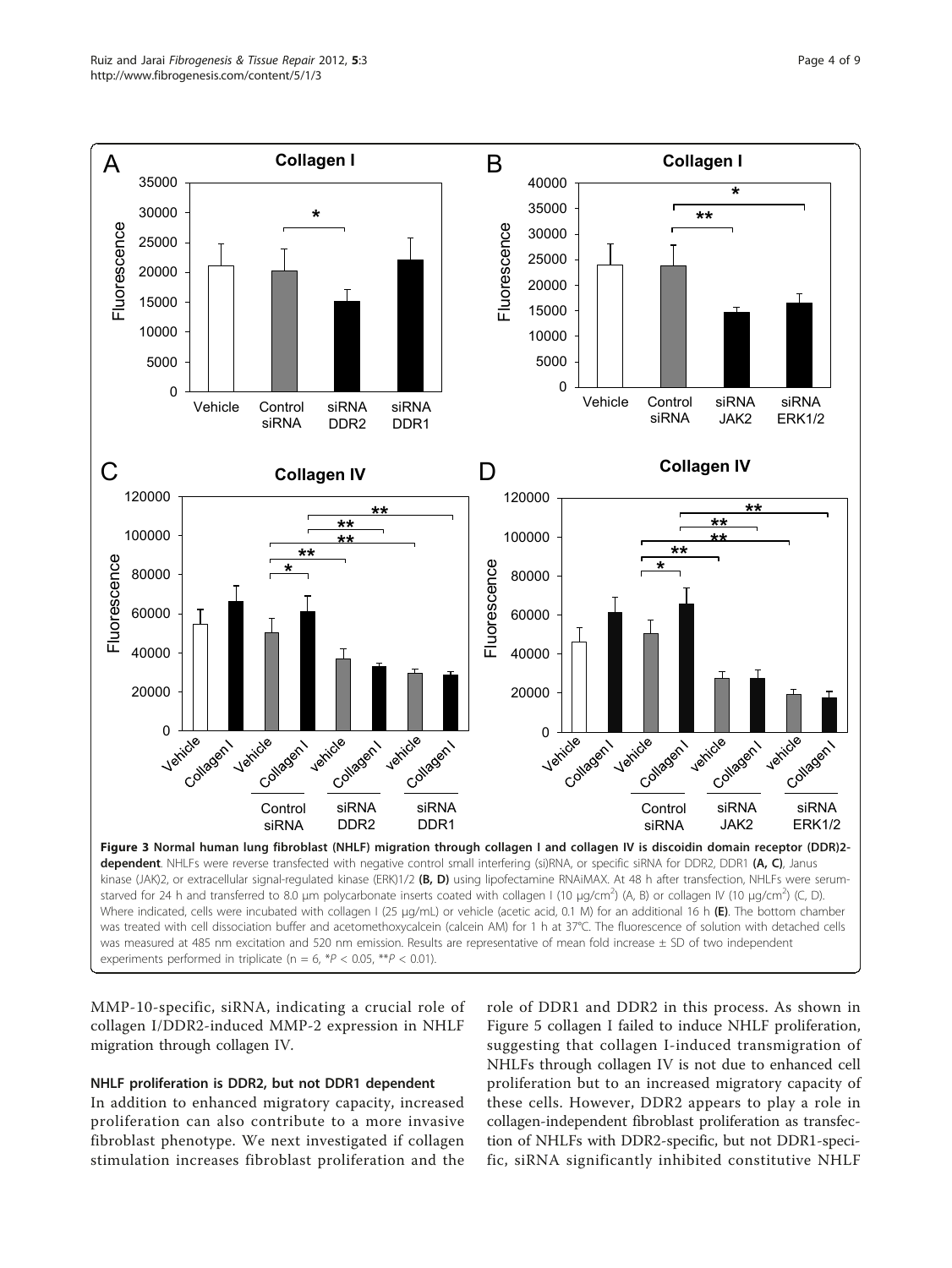proliferation (Figure 5). These data suggest an important role for DDR2 in fibroblast proliferation, and also highlights different roles for DDR1 and DDR2 in NHLF function.

### **Discussion**

In this study we show that constitutive and collagen Iinduced NHLF migration through collagen IV is mediated by both DDR2 and DDR1. Additionally, silencing of the DDR2-associated kinases JAK2 and ERK1/2 with specific siRNAs inhibited migration of NHLFs through both collagen I-containing and collagen IV-containing matrices, strengthening the hypothesis that DDR2 signaling is important for human fibroblasts to enable them to recognize and degrade collagen IV. Furthermore, we have also shown that only DDR2 appears to be required for NHLF migration through collagen I.

We have previously shown that collagen I induces DDR1 and MMP-10 expression through the activation of DDR2 in primary human lung fibroblasts suggesting a key role for both DDR1 and DDR2 in fibroblast function in situations associated with excessive matrix



The interaction of fibroblasts with the ECM and their subsequent migration into regions of injury and remodeling are major factors that contribute to wound healing and fibrosis [[26](#page-8-0)]. DDRs have been shown to play an important role in cell adhesion, migration, proliferation and ECM remodeling by controlling the expression and activity of MMPs [\[1,](#page-7-0)[27](#page-8-0)]. For example, Olaso et al. have demonstrated that skin fibroblasts from DDR2 knockout mice present impaired proliferation and migration through a reconstituted basement membrane concomitantly with the expression of MMP-2 [[7\]](#page-7-0). Nevertheless, the functional significance of DDR activation in human lung fibroblasts has not been extensively characterized.

<span id="page-4-0"></span>

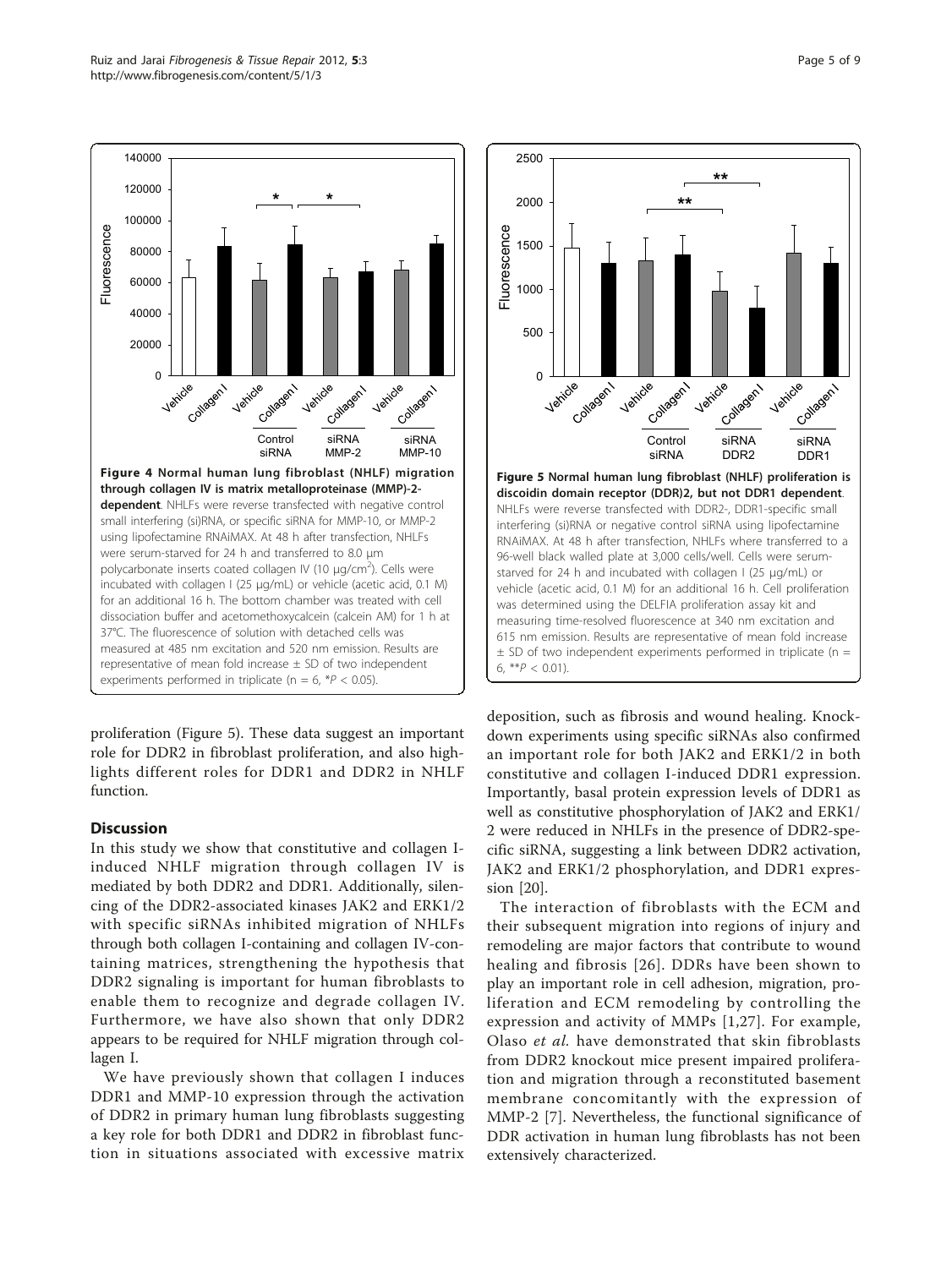Together with MMP-10, type IV collagenases such as MMP-2 and MMP-9 are also able to degrade collagen IV and have been implicated in cell migration [\[28](#page-8-0)]. We have previously shown that collagen I induces the expression of MMP-10 and MMP-2, but not MMP-9 in primary human lung fibroblasts. Furthermore, our finding that DDR2-mediated collagen I induction of MMP-10 expression was also JAK2 and ERK1/2 dependent in NHLFs highlights the importance of these pathways in collagen I-induced expression of ECM degrading metalloproteinases [[19\]](#page-7-0). MMP-10 has been shown to play a major role in tissue remodeling as it is not only able to degrade collagen III and IV, gelatin, proteoglycans and elastin [\[21,22](#page-7-0)], but is also responsible for the activation of other MMPs such as MMP-1, MMP-8, and MMP-9 [[29\]](#page-8-0). In the present study we have shown that, together with MMP-10, collagen I-induced MMP-2 mRNA and protein expression are DDR2 but not DDR1 dependent. MMP-2 is not only able to degrade a wide range of ECM components such as elastin, fibronectin and most collagens but is also involved in the processing of growth factors and cytokines such as tumor necrosis factor and interleukin-1 $\beta$ , into their biologically active forms [[30,31\]](#page-8-0). Experiments with MMP-10-specific and MMP-2-specific siRNA showed that collagen I-induced NHLF transmigration through collagen IV-coated inserts is MMP-2 but not MMP-10 dependent in NHLFs. MMP-2 has been shown to function as an autocrine regulator of proliferation and migration in human keratinocytes [[28\]](#page-8-0), and human airway smooth muscle cells [[32](#page-8-0)]. Several studies suggest that while matrices rich in fibrillar collagens maintain fibroblasts in an active state, basement membrane proteins slow collagen production and receptor expression [[33](#page-8-0),[34\]](#page-8-0). Thus, degradation of the basement membrane by fibroblast-derived MMPs such as MMP-2 is likely to induce continued interstitial collagen production in fibroblasts.

The finding that the expression of DDR1 and MMP-2 in NHLFs is DDR2 dependent led us to hypothesize that constitutive and collagen I-induced activation of DDR2 could increase the ability of NHLFs to recognize and degrade basement membrane collagen IV, thereby facilitating fibroblast migration through connective tissue. While we cannot formally rule out the possibility that in our experimental system collagen I coating impacts cellular adhesion and thereby modifies migration in a DDR-independent manner, our data strongly suggest a DDR2-mediated mechanism.

DDR2 has been reported to be only activated by fibrilforming collagens and collagen  $\times$  however DDR1 can recognize a wide range of collagen types, including both fibril-forming collagen I and network-forming collagen IV, the main component of basal lamina [[26,35](#page-8-0)]. DDR2 is much more abundantly expressed in fibroblasts than DDR1 and constitutive expression of DDR1 in NHLFs where DDR2 has been silenced does not seem to be sufficient for NHLFs to migrate through collagen I. Furthermore, our results on NHLFs transfected with DDR1-specific siRNA suggest that primarily DDR2 is responsible for recognizing collagen I in NHLFs, further strengthening the critical role of DDR2 in fibroblast migration. In contrast, constitutive and collagen Iinduced DDR1 expression seems to be involved in fibroblast migration through collagen IV confirming previous reports showing a key role of DDR1 in fibroblast migration [[36](#page-8-0)]. Interestingly, the silencing of DDR2, which does not recognize collagen IV [[25](#page-8-0)], and the DDR2 associated kinases JAK2, and ERK1/2 also abrogated constitutive and collagen I-induced migration of NHLFs through collagen IV suggesting that the role of DDR2 in NHLF migration through collagen IV-coated inserts is likely to be due to constitutive and collagen I-induced DDR2 activation, and DDR2-dependent signal transduction and gene expression. Interestingly, DDR2-specific, but not DDR1-specific, siRNA also inhibited NHLF proliferation suggesting a wider role for DDR2 in fibroblasts function.

### Conclusions

In the present work we show that, while DDR1 is involved in NHLF migration through collagen IV, DDR2 modulates NHLF migration through both fibril-forming collagen I and network-forming collagen IV matrices. Our results suggest that collagen I-induced DDR2 activation and subsequent DDR1 and MMP-2 expression further equips human lung fibroblasts with the necessary machinery to recognize and degrade collagen IV, thereby facilitating fibroblast transmigration through basement membranes. Furthermore, our data show that the proliferation of NHLFs is also DDR2 dependent, but not DDR1 dependent, suggesting specific roles for DDR1 and DDR2 in human lung fibroblast function.

### Methods

### Cell culture and reagents

NHLFs (Lonza, Basel, Switzerland) were grown in Dulbecco's modified Eagle medium (DMEM) supplemented with 15% fetal bovine serum (FBS) and 1% penicillin/ streptavidin (Life Technologies, Paisley, UK) in a humidified 5% CO2 atmosphere at 37°C. Prior to treatment, cells were serum starved overnight. Cells were stimulated with collagen I from rat tail (25 μg/mL) or vehicle (acetic acid, 0.1 M).

# RNA isolation and real-time quantitative reverse transcription (qRT)-PCR

RNA from NHLFs was extracted using RNeasy Plus Kit (Qiagen, Crawley, UK) according to manufacturer's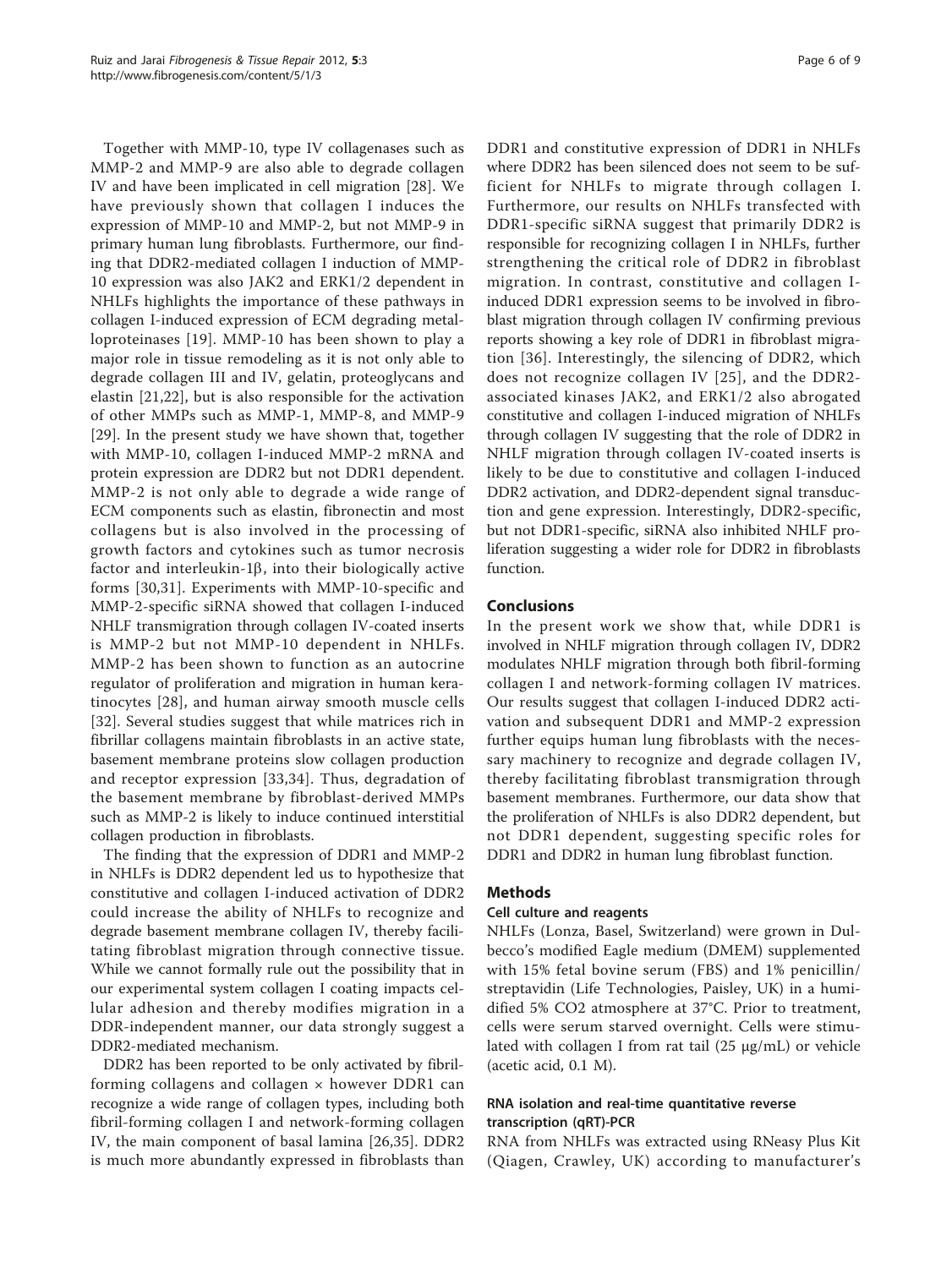instructions. For reverse transcription, 100 ng of total RNA was added to 50 μL of reaction buffer containing RT-PCR Buffer, MgCl<sub>2</sub> (5.5 mM), desoxyribonucleoside triphosphate mixture (500 μM), random hexamers (2.5  $\mu$ M), RNase inhibitors (0.4 U/ $\mu$ L) and MultiScribe Reverse Transcriptase (1.25 U/ $\mu$ L) (all reagents from Applied Biosystems), and incubated for 10 minutes at 25°C followed by 30 minutes at 48°C and 5 minutes at 95°C. Real-time PCR was performed using TaqMan system 7900HT (Life Technologies, Paisley, UK). TaqMan probes and primers used for the reaction is as follows, DDR1: 5'-GCGTCTGTCTGCGGGTAGAG-3', (forward) 5'-ACGGCCTCAGATAAATACATTGTCT-3' (reverse), 6-FAM-AGGGATGGACTCCTGTC-MGB (TaqMan probe) (99 bp), DDR2: 5'-TGTTCCTGCTGCT GCCTATCTT-3' (forward), 5'-AGGATAGCGGCATA-TAGCTGGAT-3' (reverse), 6-FAM-AGTTCTGCA AAAGCTCAGGT-MGB (TaqMan Probe) (68 bp), MMP-10: 5'-TCACAGAGCTCGCCCAGTT-3' (forward), 5'-CGTAGAGAGACTGAATGCCATTCA-3' (reverse), 6-FAM-CCTTTCGCAAGATGAT-MGB (Taq-Man Probe) (63 bp), MMP-2: 5'-CGTCTGTCCCAG-GATGACATC-3' (forward), 5'-TGTCAGGAGAGG CCCCATAG-3' (reverse), 6-FAM-AGGGCATTCAG-GAGC-MGB (TaqMan Probe) (58 bp). For real-time qRT-PCR 1 μL cDNA was added to a total volume of 20 μL of reaction buffer containing TaqMan Fast Universal master mix (Life Technologies, Paisley, UK), Taq-Man probes  $(0.3 \mu M)$  and forward and reverse primers (0.9 μM). PCR was performed by denaturation at 95°C for 20 s, followed by 40 cycles of 95°C for 1 s and 60°C for 20 s. The expression changes (fold increase) were calculated relative to unstimulated control cells using the crossing points of the log linear portion of the amplification curve after normalizing with glyceraldehyde 3-phosphate dehydrogenase (GAPDH) endogenous control (VIC/MGB) (Life Technologies, Paisley, UK).

### Small interference RNA (siRNA) and transfection

Negative control 2# siRNA, human DDR2-specific siRNA, human DDR1-specific siRNA, human MMP-10 specific siRNA, and human MMP-2-specific siRNA were synthesized by Applied Biosystems. The sequence of DDR2 siRNA is as follows: 5'-GCACUGUCAGUUA-CACCAATT-3' (sense) and 5'-UUGGUGUAACUGA-CAGUGCGT-3' (antisense). The sequence of DDR1 siRNA is as follows: 5'-GGCUAUGCAGGUCCACU-GUTT-3' (sense) and 5'-ACAGUGGACCUGCAU AGCCTG-3' (antisense). The sequence of MMP-10 siRNA is as follows: 5'-GAGAAUAUCUGUUCUUUAA TT-3' (sense) and 5'-UUAAAGAACAGAUAUU-CUCCC-3' (antisense). The sequence of MMP-2 siRNA is as follows: 5'-GGAAAAGAUUGAUGCGGUATT-3' (sense) and 5'-UACCGCAUCAAUCUUUUCCGG-3'

(antisense). JAK2-specific and ERK1/2-specific siRNAs were obtained from Cell Signaling Technologies. For siRNA delivery, NHLFs were reverse transfected with 10 nM siRNA using lipofectamine RNAiMAX (Life Technologies, Paisley, UK) according to manufacturer's instructions. At 48 h after transfection, cells were serum starved for 24 h prior to treatment with collagen I (25 μg/mL) or vehicle (acetic acid, 0.1 M). Transfection of NHLFs with specific siRNAs suppressed DDR2 by 91.7%  $(P = 0.002)$ , DDR1 by 85.7%  $(P = 0.008)$ , JAK2 by 93.5%  $(P = 0.003)$ , ERK1/2 by 90%  $(P = 0.004)$ , MMP-10 by 88.2% ( $P = 0.006$ ), and MMP-2 by 90.7% ( $P = 0.004$ ), versus control.

### Western blotting and immunoprecipitation

NHLFs were lysed in radioimmune precipitation assay buffer containing 50 mM Tris (pH 8), 150 mM NaCl, 1% Triton X-100, 0.5% deoxycholate acid, 0.1% SDS, proteinase inhibitors (Roche Diagnostics, Burgess Hill, UK) and protease inhibitors (Roche Diagnostics, Burgess Hill, UK). Cell debris was removed by centrifugation and supernatants were denatured at 94°C in 4 × NuPAGE sample buffer (Life Technologies, Paisley, UK) containing 5% 2-mercaptoethanol. Protein samples (20 μg) were subjected to electrophoresis on a 4-10% Bis-Tris (MOPS) NuPAGE gel (Life Technologies, Paisley, UK) and blotted onto a nitrocellulose membrane (Life Technologies, Paisley, UK). Membranes were blocked for 1 h in Tris-buffered saline (TBS), 0.1% (v/v) Tween-20 and 5% (w/v) non-fat dried milk. Immunodetection was carried out using anti-phospho-ERK1/2 (T185 +Y187) (Life Technologies, Paisley, UK), anti-ERK1/2 (Cell Signaling Technologies, Danvers, MA, USA), antiphospho-JAK2 (Y1007/Y1008) (Abcam, Cambridge, UK), anti-JAK2 (Santa Cruz Heidelberg, Germany,), anti-DDR1, anti-DDR2 (both from R&D Systems, Abingdon, UK), and anti-GAPDH (Santa Cruz, Heidelberg, Germany). The bands were visualized using the ECL system (GE Healthcare Life Sciences, Little Chalfont, UK).

### Enzyme-linked immunosorbent assay (ELISA) analysis

The concentration of pro-MMP-2 and mature MMP-2, and pro-MMP-10 in NHLFs culture supernatants was determined by MMP-2, and MMP-10 Quantikine ELISA (R&D Systems), respectively, according to manufacturer's instructions.

### Cell migration assay

NHLFs were seeded into polycarbonate inserts with an 8.0 μm pore size in a 24-well plate (Corning, Corning, NY, USA) at 75,000 cells/well. Where indicated, inserts were coated with collagen I (10  $\mu$ g/cm<sup>2</sup>), collagen IV (10 μg/cm<sup>2</sup> ) (both from Sigma-Aldrich, Gillingham, UK) or human plasma-derived fibronectin (5 μg/cm<sup>2</sup> ) (R&D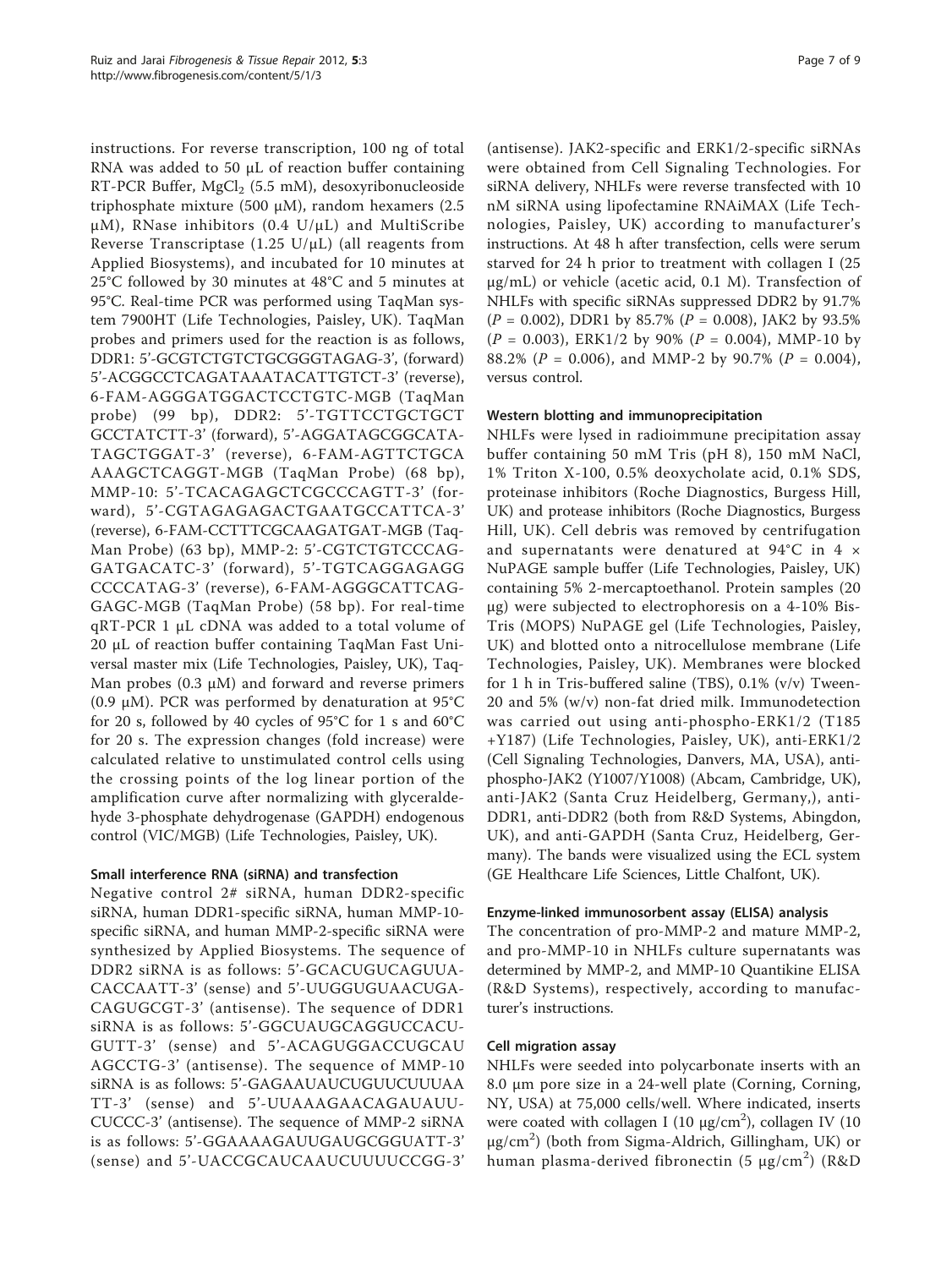<span id="page-7-0"></span>Systems, Abingdon, UK). Cells were serum starved overnight, and where indicated collagen I (25 μg/mL) was added to top and bottom chamber for 16 h. Bottom chamber was treated with cell dissociation buffer (Life Technologies, Paisley, UK) and acetomethoxycalcein (calcein AM; Trevigen, AMS Biotechnology, Abingdon, UK) for 1 h at 37°C. The suspension of detached cells was transferred to a 96-well plate and fluorescence was measured at 485 nm excitation and 520 nm emission.

#### Cell proliferation assay

Cell proliferation was determined using the DELFIA proliferation assay kit (PerkinElmer, Cambridge, UK) according to manufacturer's instructions. Briefly, NHLFs were seeded into a 96-well black walled plate at 3,000 cells/well and grown in humidified 5% CO2 atmosphere at 37°C. Cells were serum starved overnight, and incubated with collagen I (25 μg/mL) or vehicle (acetic acid, 0.1 M) for 16 h. NHLFs were incubated with 5-bromo-2'-deoxyuridine (BrdU) for an additional 16 h, fixed and incubated with anti-BdrU labeled with europium for 90 minutes. Time-resolved fluorescence was measured at 340 nm excitation and 615 nm emission.

#### Statistical analysis

Data were expressed as the mean  $\pm$  SD of six or more independent experiments. Statistical analysis was performed using one-way analysis of variance (ANOVA) followed by the Tukey test. Significance was set as  $P \lt \mathbb{R}$ 0.05.

#### Acknowledgements

We are grateful to Professor John Westwick and the Postdoctoral Program of the Novartis Institutes for Biomedical Research for their support of this work. We would also like to thank Dr Sony Prasad for her technical advice.

#### Authors' contributions

PAR carried out the experiments and performed the data analysis. GJ and PAR designed the experiments, interpreted the data and wrote the final manuscript. Both authors read and approved the final manuscript.

#### Competing interests

The authors declare that they have no competing interests.

#### Received: 28 November 2011 Accepted: 15 February 2012 Published: 15 February 2012

#### References

- 1. Vogel WF, Abdulhussein R, Ford CE: [Sensing extracellular matrix: an](http://www.ncbi.nlm.nih.gov/pubmed/16626936?dopt=Abstract) [update on discoidin domain receptor function.](http://www.ncbi.nlm.nih.gov/pubmed/16626936?dopt=Abstract) Cell Signal 2006, 18:1108-1116.
- Labrador JP, Azcoitia V, Tuckermann J, Lin C, Olaso E, Manes S, Bruckner K, Goergen JL, Lemke G, Yancopoulos G, Angel P, Martinez C, Klein R: [The](http://www.ncbi.nlm.nih.gov/pubmed/11375938?dopt=Abstract) [collagen receptor DDR2 regulates proliferation and its elimination leads](http://www.ncbi.nlm.nih.gov/pubmed/11375938?dopt=Abstract) [to dwarfism.](http://www.ncbi.nlm.nih.gov/pubmed/11375938?dopt=Abstract) EMBO Rep 2001, 2:446-452.
- 3. Vogel W, Gish GD, Alves F, Pawson T: [The discoidin domain receptor](http://www.ncbi.nlm.nih.gov/pubmed/9659899?dopt=Abstract) [tyrosine kinases are activated by collagen.](http://www.ncbi.nlm.nih.gov/pubmed/9659899?dopt=Abstract) Mol Cell 1997, 1:13-23.
- Gelse K, Poschl E, Aigner T: Collagens-[structure, function, and](http://www.ncbi.nlm.nih.gov/pubmed/14623400?dopt=Abstract) [biosynthesis.](http://www.ncbi.nlm.nih.gov/pubmed/14623400?dopt=Abstract) Adv Drug Deliv Rev 2003, 55:1531-1546.
- 5. Hou G, Vogel WF, Bendeck MP: [Tyrosine kinase activity of discoidin](http://www.ncbi.nlm.nih.gov/pubmed/12065315?dopt=Abstract) [domain receptor 1 is necessary for smooth muscle cell migration and](http://www.ncbi.nlm.nih.gov/pubmed/12065315?dopt=Abstract) [matrix metalloproteinase expression.](http://www.ncbi.nlm.nih.gov/pubmed/12065315?dopt=Abstract) Circ Res 2002, 90:1147-1149.
- 6. Faraci E, Eck M, Gerstmayer B, Bosio A, Vogel WF: [An extracellular matrix](http://www.ncbi.nlm.nih.gov/pubmed/12935821?dopt=Abstract)[specific microarray allowed the identification of target genes](http://www.ncbi.nlm.nih.gov/pubmed/12935821?dopt=Abstract) [downstream of discoidin domain receptors.](http://www.ncbi.nlm.nih.gov/pubmed/12935821?dopt=Abstract) Matrix Biol 2003, 22:373-381.
- 7. Olaso E, Labrador JP, Wang L, Ikeda K, Eng FJ, Klein R, Lovett DH, Lin HC, Friedman SL: [Discoidin domain receptor 2 regulates fibroblast](http://www.ncbi.nlm.nih.gov/pubmed/11723120?dopt=Abstract) [proliferation and migration through the extracellular matrix in](http://www.ncbi.nlm.nih.gov/pubmed/11723120?dopt=Abstract) [association with transcriptional activation of matrix metalloproteinase-2.](http://www.ncbi.nlm.nih.gov/pubmed/11723120?dopt=Abstract) J Biol Chem 2002, 277:3606-3613.
- 8. Das S, Ongusaha PP, Yang YS, Park JM, Aaronson SA, Lee SW: [Discoidin](http://www.ncbi.nlm.nih.gov/pubmed/16912190?dopt=Abstract) [domain receptor 1 receptor tyrosine kinase induces cyclooxygenase-2](http://www.ncbi.nlm.nih.gov/pubmed/16912190?dopt=Abstract) [and promotes chemoresistance through nuclear factor-kappaB pathway](http://www.ncbi.nlm.nih.gov/pubmed/16912190?dopt=Abstract) [activation.](http://www.ncbi.nlm.nih.gov/pubmed/16912190?dopt=Abstract) Cancer Res 2006, 66:8123-8130.
- 9. Chin GS, Lee S, Hsu M, Liu W, Kim WJ, Levinson H, Longaker MT: [Discoidin](http://www.ncbi.nlm.nih.gov/pubmed/11304604?dopt=Abstract) [domain receptors and their ligand, collagen, are temporally regulated in](http://www.ncbi.nlm.nih.gov/pubmed/11304604?dopt=Abstract) [fetal rat fibroblasts](http://www.ncbi.nlm.nih.gov/pubmed/11304604?dopt=Abstract) in vitro. Plast Reconstr Surg 2001, <sup>107</sup>:769-776.
- 10. Olaso E, Ikeda K, Eng FJ, Xu L, Wang LH, Lin HC, Friedman SL: [DDR2](http://www.ncbi.nlm.nih.gov/pubmed/11696582?dopt=Abstract) [receptor promotes MMP-2-mediated proliferation and invasion by](http://www.ncbi.nlm.nih.gov/pubmed/11696582?dopt=Abstract) [hepatic stellate cells.](http://www.ncbi.nlm.nih.gov/pubmed/11696582?dopt=Abstract) J Clin Invest 2001, 108:1369-1378.
- 11. Ferri N, Carragher NO, Raines EW: [Role of discoidin domain receptors 1](http://www.ncbi.nlm.nih.gov/pubmed/15111304?dopt=Abstract) [and 2 in human smooth muscle cell-mediated collagen remodeling:](http://www.ncbi.nlm.nih.gov/pubmed/15111304?dopt=Abstract) [potential implications in atherosclerosis and lymphangioleiomyomatosis.](http://www.ncbi.nlm.nih.gov/pubmed/15111304?dopt=Abstract) Am J Pathol 2004, 164:1575-1585.
- 12. Heinzelmann-Schwarz VA, Gardiner-Garden M, Henshall SM, Scurry J, Scolyer RA, Davies MJ, Heinzelmann M, Kalish LH, Bali A, Kench JG, Edwards LS, Vanden Bergh PM, Hacker NF, Sutherland RL, O'Brien PM: Overexpression of the cell adhesion molecules DDR1, Claudin 3, and Ep-CAM in metaplastic ovarian epithelium and ovarian cancer. Clin Cancer Res 2004, 10:24427-24436.
- 13. Balduino A, Hurtado SP, Frazao P, Takiya CM, Alves LM, Nasciutti LE, El-Cheikh MC, Borojevic R: [Bone marrow subendosteal microenvironment](http://www.ncbi.nlm.nih.gov/pubmed/15578225?dopt=Abstract) [harbours functionally distinct haemosupportive stromal cell populations.](http://www.ncbi.nlm.nih.gov/pubmed/15578225?dopt=Abstract) Cell Tissue Res 2005, 319:255-266.
- 14. Avivi-Green C, Singal M, Vogel WF: Discoidin [domain receptor 1-deficient](http://www.ncbi.nlm.nih.gov/pubmed/16690978?dopt=Abstract) [mice are resistant to bleomycin-induced lung fibrosis.](http://www.ncbi.nlm.nih.gov/pubmed/16690978?dopt=Abstract) Am J Respir Crit Care Med 2006, 174:420-427.
- 15. Xu J, Lamouille S, Derynck R: [TGF-beta-induced epithelial to mesenchymal](http://www.ncbi.nlm.nih.gov/pubmed/19153598?dopt=Abstract) [transition.](http://www.ncbi.nlm.nih.gov/pubmed/19153598?dopt=Abstract) Cell Res 2009, 19:156-172.
- 16. Ongusaha PP, Kim JI, Fang L, Wong TW, Yancopoulos GD, Aaronson SA, Lee SW: [p53 induction and activation of DDR1 kinase counteract p53](http://www.ncbi.nlm.nih.gov/pubmed/12628922?dopt=Abstract) [mediated apoptosis and influence p53 regulation through a positive](http://www.ncbi.nlm.nih.gov/pubmed/12628922?dopt=Abstract) [feedback loop.](http://www.ncbi.nlm.nih.gov/pubmed/12628922?dopt=Abstract) Embo J 2003, 22:1289-1301.
- 17. Coward WR, Saini G, Jenkins G: [The pathogenesis of idiopathic pulmonary](http://www.ncbi.nlm.nih.gov/pubmed/20952439?dopt=Abstract) [fibrosis.](http://www.ncbi.nlm.nih.gov/pubmed/20952439?dopt=Abstract) Ther Adv Respir Dis 2010, 4:367-388.
- 18. Benbow U, Schoenermark MP, Mitchell TI, Rutter JL, Shimokawa K, Nagase H, Brinckerhoff CE: [A novel host/tumor cell interaction activates](http://www.ncbi.nlm.nih.gov/pubmed/10464264?dopt=Abstract) [matrix metalloproteinase 1 and mediates invasion through type I](http://www.ncbi.nlm.nih.gov/pubmed/10464264?dopt=Abstract) [collagen.](http://www.ncbi.nlm.nih.gov/pubmed/10464264?dopt=Abstract) J Biol Chem 1999, 274:25371-25378.
- 19. Ruiz PA, Jarai G: [Collagen I induces discoidin domain receptor \(DDR\) 1](http://www.ncbi.nlm.nih.gov/pubmed/21335558?dopt=Abstract) [expression through DDR2 and a JAK2-ERK1/2-mediated mechanism in](http://www.ncbi.nlm.nih.gov/pubmed/21335558?dopt=Abstract) [primary human lung fibroblasts.](http://www.ncbi.nlm.nih.gov/pubmed/21335558?dopt=Abstract) J Biol Chem 2011, 286:12912-12923.
- 20. Chandler S, Miller KM, Clements JM, Lury J, Corkill D, Anthony DC, Adams SE, Gearing AJ: [Matrix metalloproteinases, tumor necrosis factor](http://www.ncbi.nlm.nih.gov/pubmed/9042108?dopt=Abstract) [and multiple sclerosis: an overview.](http://www.ncbi.nlm.nih.gov/pubmed/9042108?dopt=Abstract) J Neuroimmunol 1997, 72:155-161.
- 21. Murphy G, Cockett MI, Ward RV, Docherty AJ: [Matrix metalloproteinase](http://www.ncbi.nlm.nih.gov/pubmed/1649600?dopt=Abstract) [degradation of elastin, type IV collagen and proteoglycan. A](http://www.ncbi.nlm.nih.gov/pubmed/1649600?dopt=Abstract) [quantitative comparison of the activities of 95 kDa and 72 kDa](http://www.ncbi.nlm.nih.gov/pubmed/1649600?dopt=Abstract) [gelatinases, stromelysins-1 and -2 and punctuated metalloproteinase](http://www.ncbi.nlm.nih.gov/pubmed/1649600?dopt=Abstract) [\(PUMP\).](http://www.ncbi.nlm.nih.gov/pubmed/1649600?dopt=Abstract) Biochem J 1991, 277:277-279.
- 22. Rechardt O, Elomaa O, Vaalamo M, Paakkonen K, Jahkola T, Hook-Nikanne J, Hembry RM, Hakkinen L, Kere J, Saarialho-Kere U: [Stromelysin-2 is](http://www.ncbi.nlm.nih.gov/pubmed/11069614?dopt=Abstract) [upregulated during normal wound repair and is induced by cytokines.](http://www.ncbi.nlm.nih.gov/pubmed/11069614?dopt=Abstract) J Invest Dermatol 2000, 115:778-787.
- 23. Chakraborti S, Mandal M, Das S, Mandal A, Chakraborti T: [Regulation of](http://www.ncbi.nlm.nih.gov/pubmed/14619979?dopt=Abstract) [matrix metalloproteinases: an overview.](http://www.ncbi.nlm.nih.gov/pubmed/14619979?dopt=Abstract) Mol Cell Biochem 2003, 253:269-285.
- 24. Choi M, Cho WS, Han BS, Cho M, Kim SY, Yi JY, Ahn B, Kim SH, Jeong J: [Transient pulmonary fibrogenic effect induced by intratracheal](http://www.ncbi.nlm.nih.gov/pubmed/18835341?dopt=Abstract)